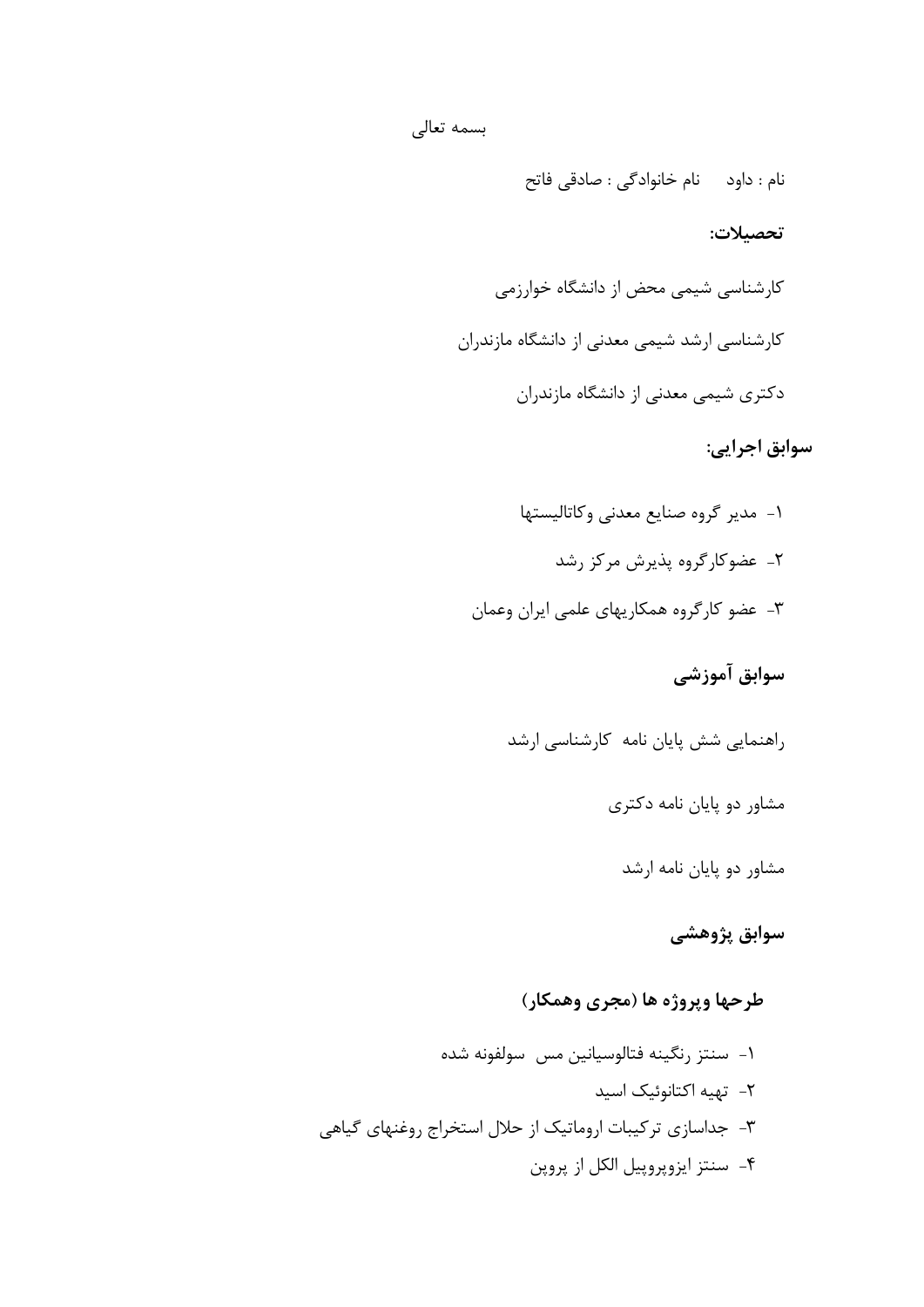-5 سنتز اتیلن دي آمین -6 تصفیه پساب شرکت پلی آکریل -7 تصفیه پساب شرکت پتروشیمی اراك -8 تهیه مواد ایزولاسیون ترانس لاین -9 تهیه رنگدانه هاي با کار برد نظامی -10 تهیه دوازده قلم دارو وحد واسط -11 سنتز سوکسنیل کولین کلراید -12 تهیه پلی اتیلن گلیکول منوالکیل اتر -13 تهیه پلی وینیل الکل -14 سنتز کمپلکسهاي پلی فنل وپلی پیرول مس بعنوان رنگدانه در سلولهاي خورشیدي

### **اختراعات وطرحهاي تاییدي**

- -1 تهیه سیلیکات الومینیوم بعنوان اکستندر درصنعت رنگ -2 تهیه بوتیریک اسید از بوتیرالدئید پتروشیمی اراك -3 تهیه نئوپنتیل گلیکول -4 سنتز ایزوپروپیل الکل از پروپن -5 استات منگنز از کانی منگنز -6 فرآیند ساخت ترکیب شیمیایی دي اکسالان -7 تهیه ضدکف وکف زداي غیر سیلیکونی
- -8 تهیه ماده فعال سطحی دي اکتیل سولفوسوکسینات با استفاده از کاتالیست هتروژن امبرلیست15

## **مقالات منتشره در مجلات علمی**

-1 گل محمد ،ف؛صادقی فاتح،د؛شکراله زاده،س؛ آمونیا کافت اتیلن دي کلراید در محیط آبی .مجله علوم پایه دانشگاه الزهرا .جلد ،15شماره،2سال 81